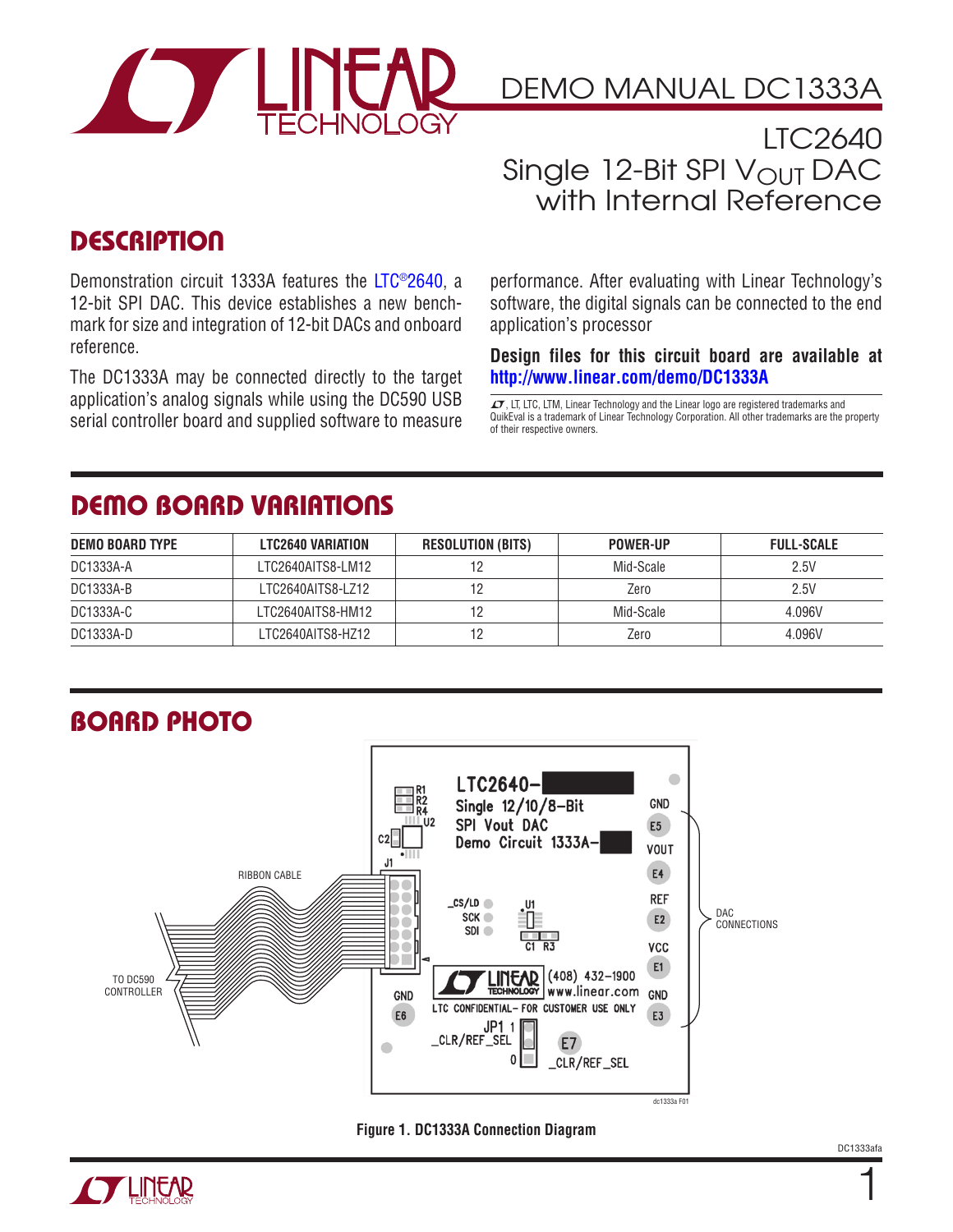# QUICK START PROCEDURE

- 1. ConnecttheDC1333AtoaDC590USBserial controller using the supplied 14-conductor ribbon cable.
- 2. Connect the DC590 to the host PC with a standard USB A/B cable.
- 3. Run the QuikEval™ evaluation software supplied with the DC590 or download it from [www.linear.](http://www.linear.com/software) [com/software](http://www.linear.com/software). The correct program will be loaded automatically.

Options are available to display the DAC output in voltage, hex code, or decimal count. Additionally, the reference voltage may be changed to reflect an actual measured value, such that the output voltage matches the theoretical output voltage. The reference mode may be changed from internal reference to external reference.

Features may be periodically added to the software. See the software's help menu for the latest information.

| $ \blacksquare$ $\times$<br>LTC2640-LZ<br>File View Help |                                |  |  |  |  |
|----------------------------------------------------------|--------------------------------|--|--|--|--|
|                                                          | <b>LTC2640-LZ</b>              |  |  |  |  |
| Coutput specified in Volts                               | Shutdown                       |  |  |  |  |
| © Output in Hex Counts                                   | <b>External Reference</b><br>п |  |  |  |  |
| C Output in Decimal Counts                               |                                |  |  |  |  |
| Intern Ref                                               |                                |  |  |  |  |
| Voltage                                                  | Output                         |  |  |  |  |
| 2.5                                                      | 0.00000                        |  |  |  |  |
|                                                          |                                |  |  |  |  |

**Figure 2. QuikEval Software**



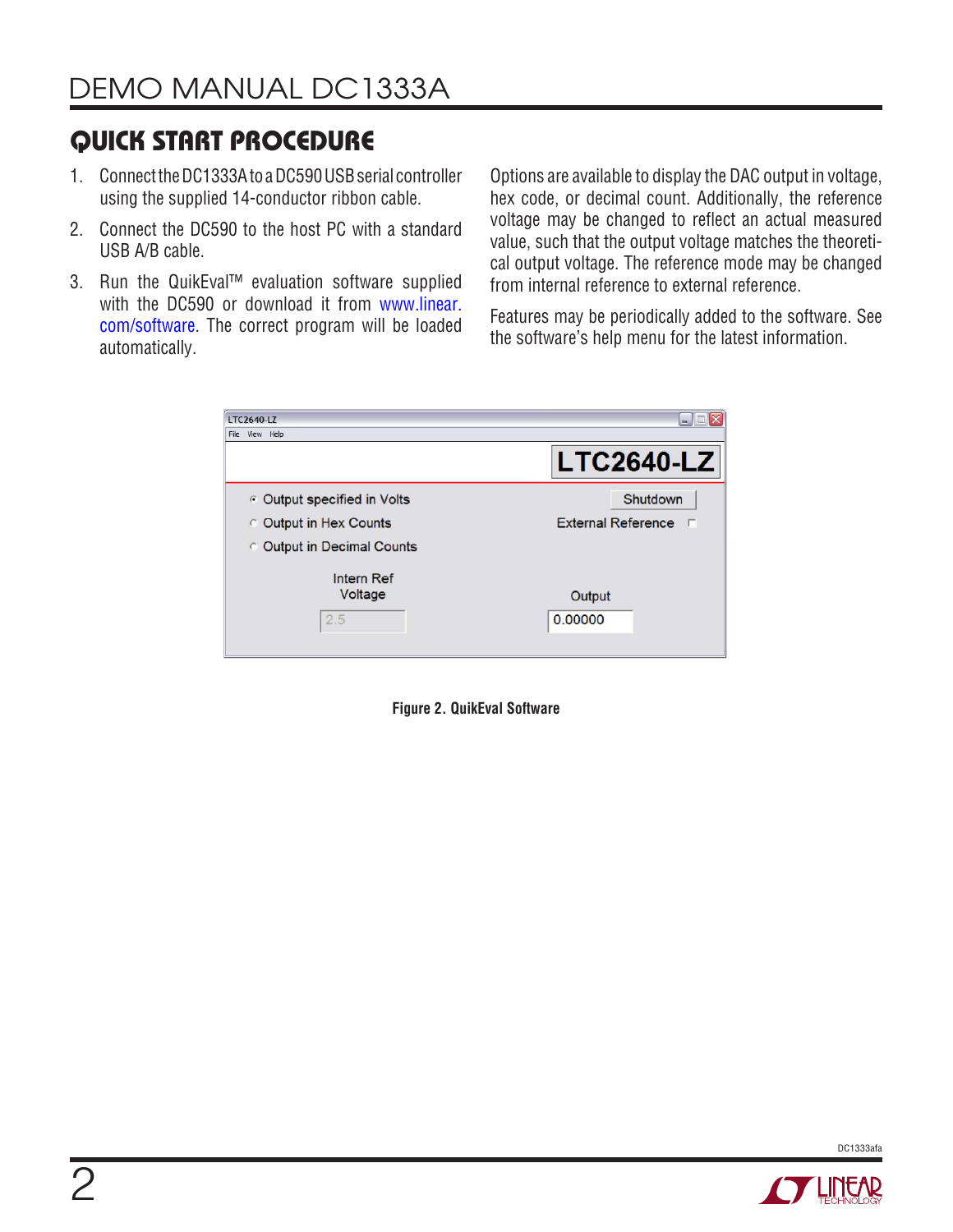### HARDWARE SETUP

#### **JUMPERS**

**CLR/REF SEL:** On the B and D versions of the demo board, this is not populated. On the A and C versions of the demo board, this is used to determine the reference input.

#### **ANALOG CONNECTIONS**

DAC outputs are provided on the row of turret posts at the edge of the board.

### **GROUNDING AND POWER CONNECTIONS**

**Power (V<sub>CC</sub>):** Normally, the DC1334A is powered by the DC590 controller.  $V_{CC}$  can be supplied to the 5V turret, however the power supply on the DC590 must be disabled! Refer to the DC590 Quick Start Guide for more details on this mode of operation.

**Grounding:** Three ground posts are provided.

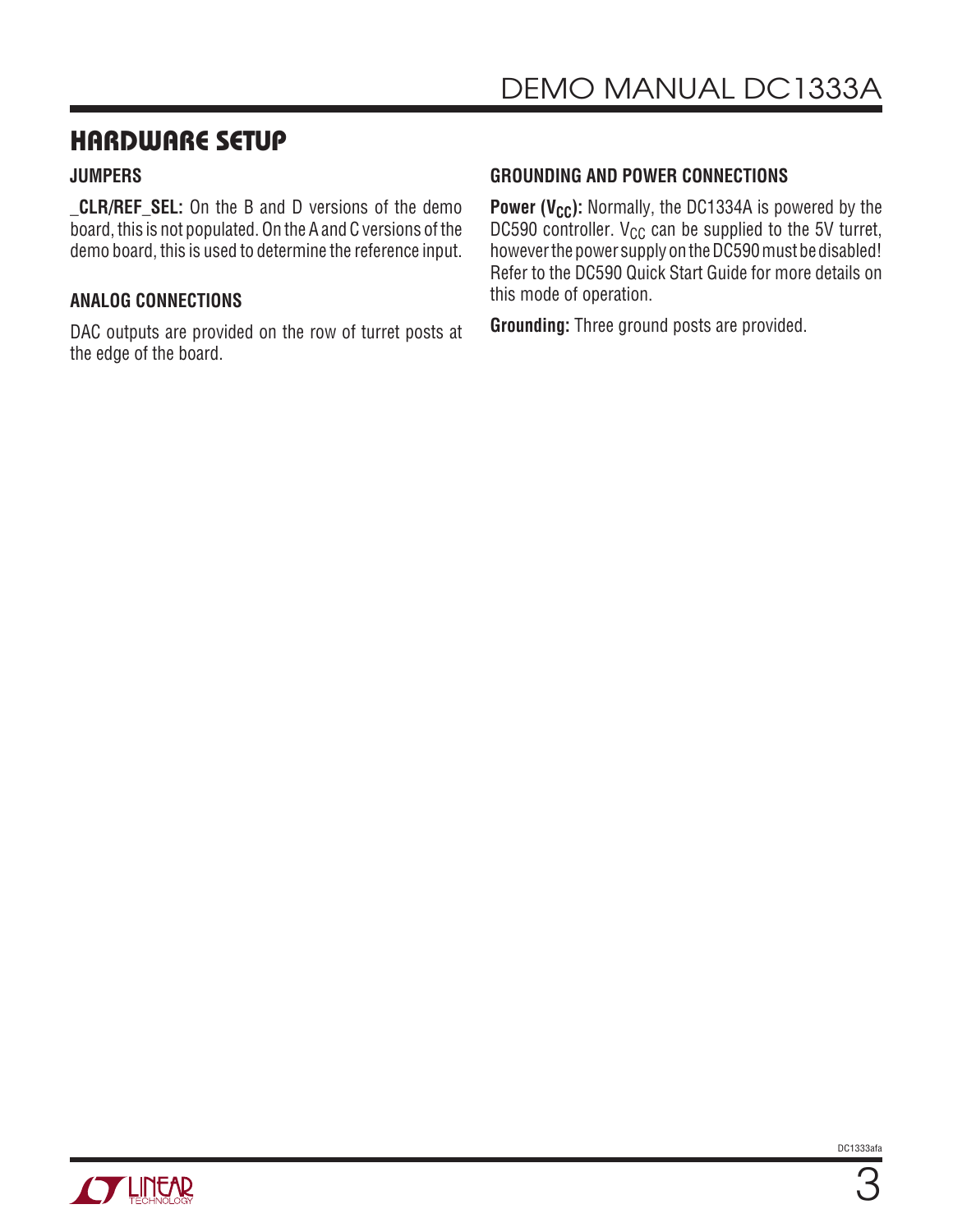# SCHEMATIC DIAGRAM



**Figure 3. LTC2640 Schematic Diagram**

Figure 3. LTC2640 Schematic Diagram

Information furnished by Linear Technology Corporation is believed to be accurate and reliable. However, no responsibility is assumed for its use. Linear Technology Corporation makes no representation that the interconnection of its circuits as described herein will not infringe on existing patent rights.

4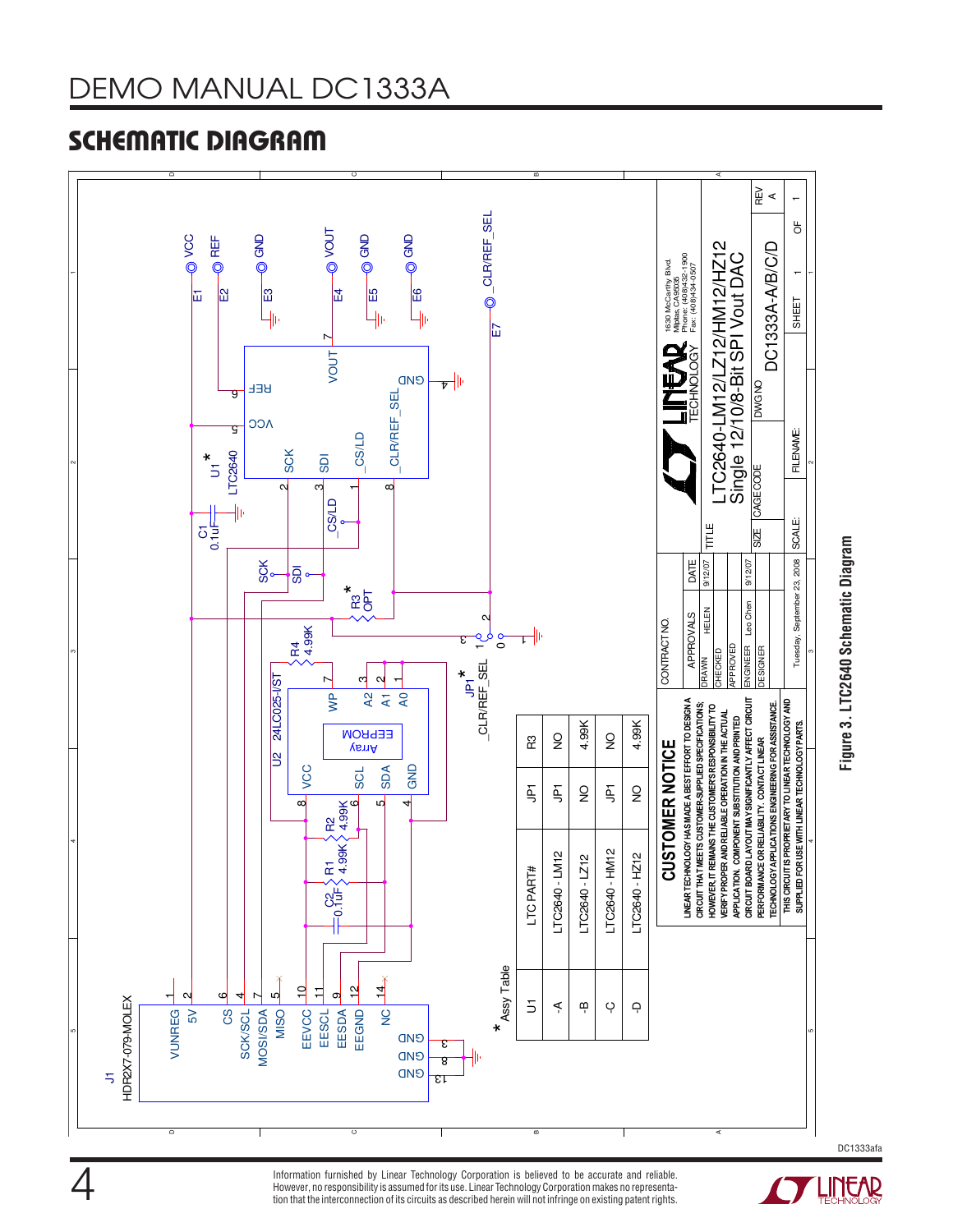### REVISION HISTORY

| <b>BOARD REV</b> | <b>DATE</b> | <b>DESCRIPTION</b> | <b>PAGE NUMBER</b> |
|------------------|-------------|--------------------|--------------------|
| . .              | 04/16       | Corrected Part #s  |                    |
|                  |             | <b>Removed BOM</b> |                    |

DC1333afa